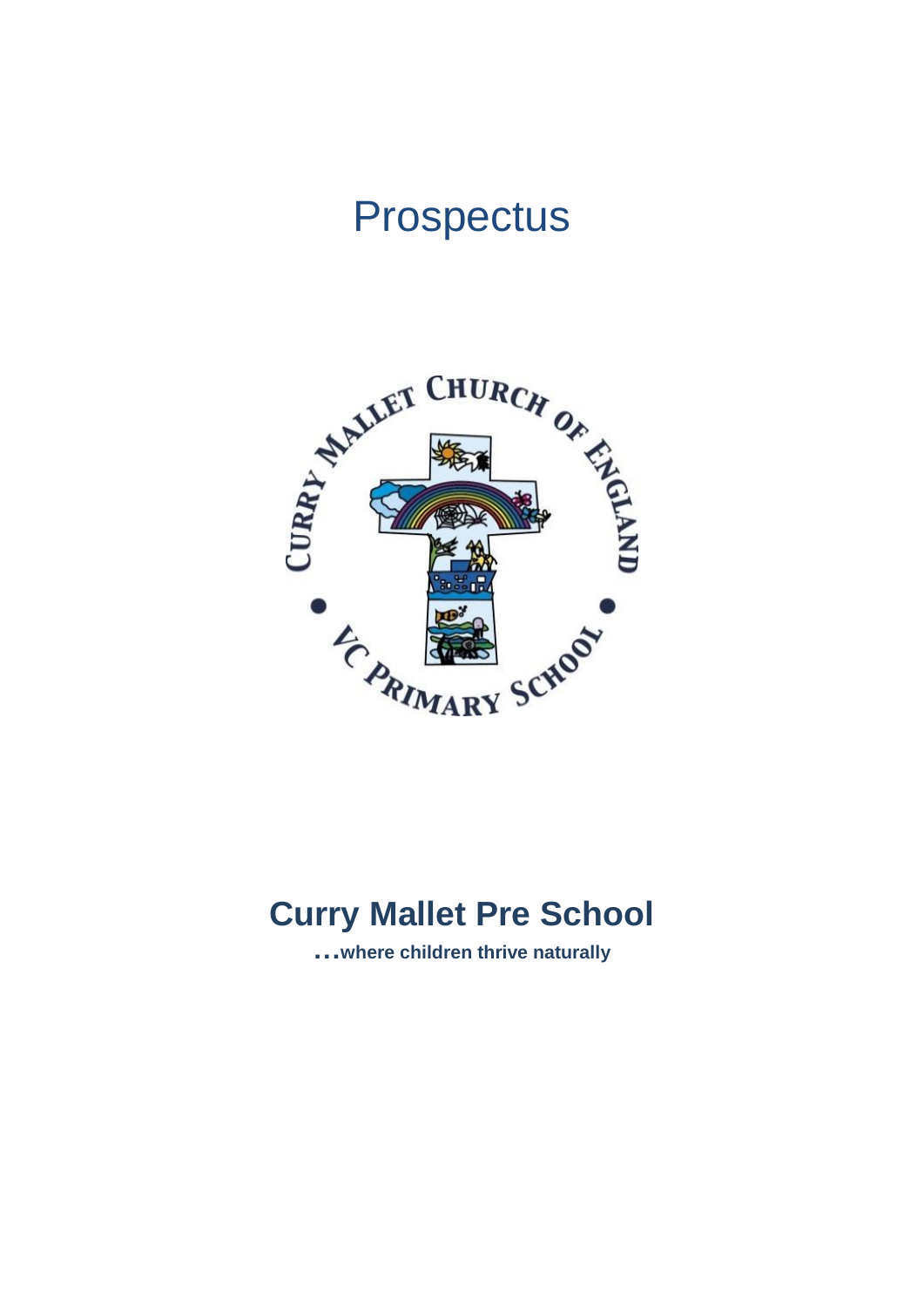#### **Welcome**

We would like to say a warm hello and thank you for showing an interest in Curry Mallet Pre-School. We hope that by reading this prospectus we can answer some of your questions and share with you how the Pre School runs alongside the very successful Curry Mallet VC Primary School. Every setting is different and we are very proud that we can call ourselves a Forest School Pre-School. This means that your child will be able to enjoy fun and safe learning experiences with qualified staff both inside and outside in our range of stimulating natural environments.

## **Settling your child with us**

We aim to make settling in a positive experience. Close liaison with parents / carers before a child starts ensures that we can meet the needs of both the child and their family whilst being mindful that every child is unique and will settle in differently.

To help with this process we recommend that a parent / carer spend at least a part of a session supporting their child during the settling in process.

This will enable -

- Gradual familiarity for the child with the environment, staff and other children.

- Parental knowledge of Pre School activities experiences and routines

- Staff and parents / carers to have time to discuss how to meet the child's individual needs

- The development of staff / family relationships in particular with the Key Person.

Our flexible approach to the settling in sessions allows us to meet the individual needs of your child including discussing the option of a home visit

# **The Early Years Foundation Stage**

The Early Years Foundation Stage (EYFS) is divided into 3 Prime Areas and 4 Specific Areas

The 3 Prime Areas are \* Personal, Social and Emotional Development

- \* Communication and Language
- \* Physical Development

The 4 Specific Areas are \* Mathematics

- \* Literacy
- \* Understanding the World
- \* Expressive Arts and Design.

We continuously monitor and review each child's development against these areas of learning. It is our aim that by offering a high standard of play based, planned experiences, alongside the children's own interests we can enable and record individual growth and development. Working in this way to implement the EYFS also reflects some of the key elements of the Every Child Matters outcomes -

- 
- Stay safe **but a state •** Be healthy
- Enjoy and achieve Make a positive contribution
- 
- Achieve economic well-being.

The EYFS is grouped into four themes, which underpin the statutory guidance

- - A unique child Positive relationships
- Enabling environments
- Learning and development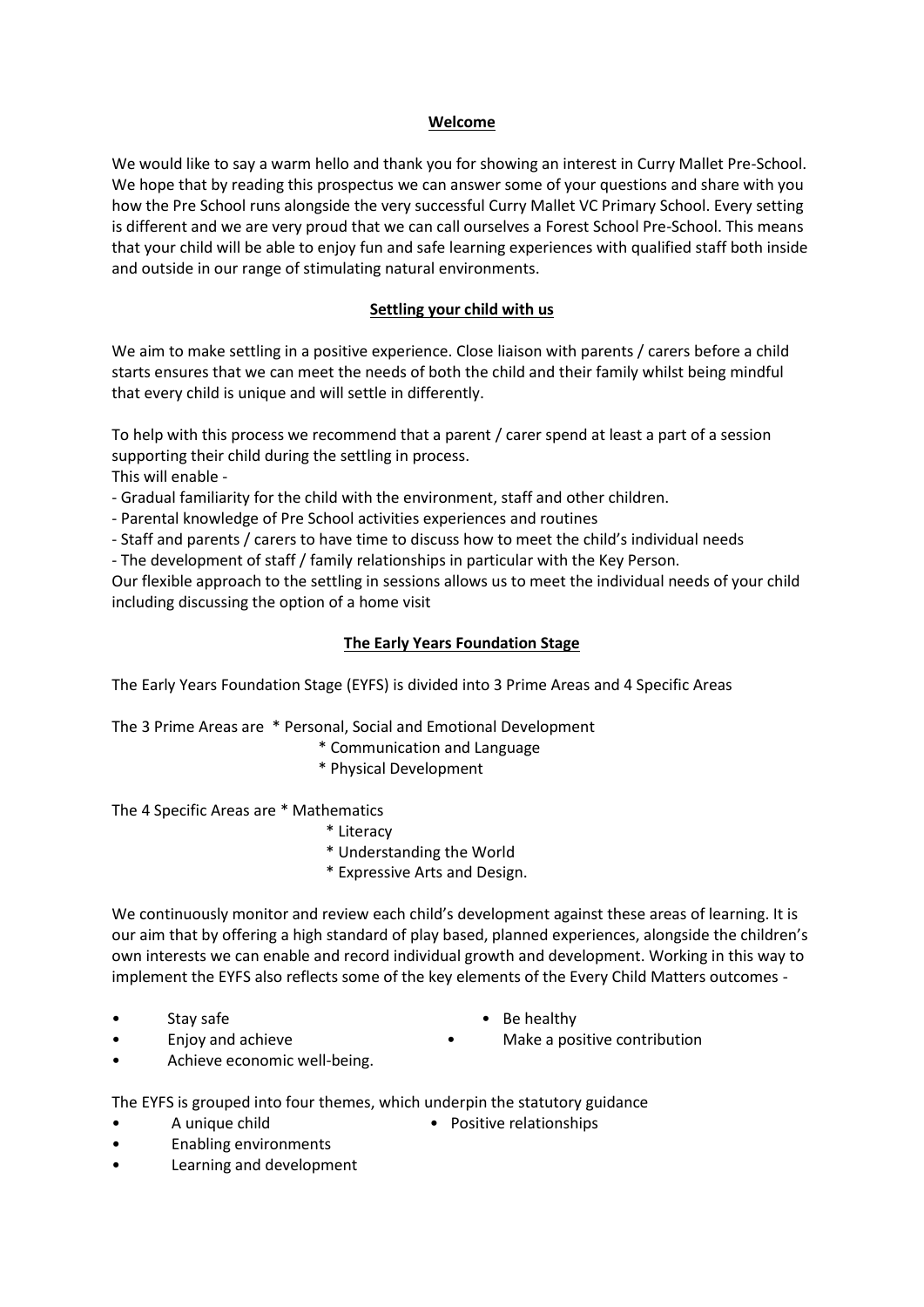As **A Unique Child** suggests, this theme is about understanding that each child is an individual who is constantly learning, can be resilient, and is capable and self-assured. Our environment, planning, practitioner interactions and resources will always take into account each child's varying needs for learning and development including consideration of their family background and life experiences.

We believe that giving a child a secure and loving environment in which adults foster **Positive Relationships** allows children to become self-assured and positive as learners. We also know that developing credible relationships with parents / carers impacts positively on a child's learning. We endeavour to develop strong partnerships with parents valuing their contributions, opinions and views and where appropriate actively promoting their involvement within the setting.

A strong parental partnership can also help us to develop our **Enabling Environment.** We actively encourage and support children to interact with, explore, learn and engage with their peers in indoor and outdoor environments. We aim to provide an interesting environment that is:

- Safe, secure and welcoming for all
- Developed with the children
- Considers the individual needs of all children
- Provides opportunities to flow between the indoor and outdoor environments
- Is flexibly adaptable
- Offer new experiences with resources that are accessible and appropriate
- Provides opportunities for children to develop independence

The theme **Learning and development** recognises that although children may learn in different ways they all learn through challenging playful opportunities that are supported by trained practitioners whether child initiated or adult led. The EYFS gives a clear indication of the importance of play **"Play underpins all development and learning for young children. In their play children learn at the highest level."** 

Curry Mallet Pre-school facilitates and values the importance of play. This results in children

- Being active learners
- Being expressive
- Developing their imagination
- Playing spontaneously
- Making independent choices such as playing indoors or outdoors at any time
- Developing an awareness of safety and risk

By working in the way that we do, with routine, boundaries for acceptable behaviour with a fun, flexible approach to learning we aim to help children to develop the characteristics for lifelong learning. At Pre School level the characteristics of effective learning are

- Playing and exploring
- Finding out and exploring
- Playing with what they know
- Being willing to 'have a go '
- Active Learning
- Being involved and concentrating
- Enjoying and achieving what they set out to do
- Keep on trying
- Creating and thinking critically
- Having their own ideas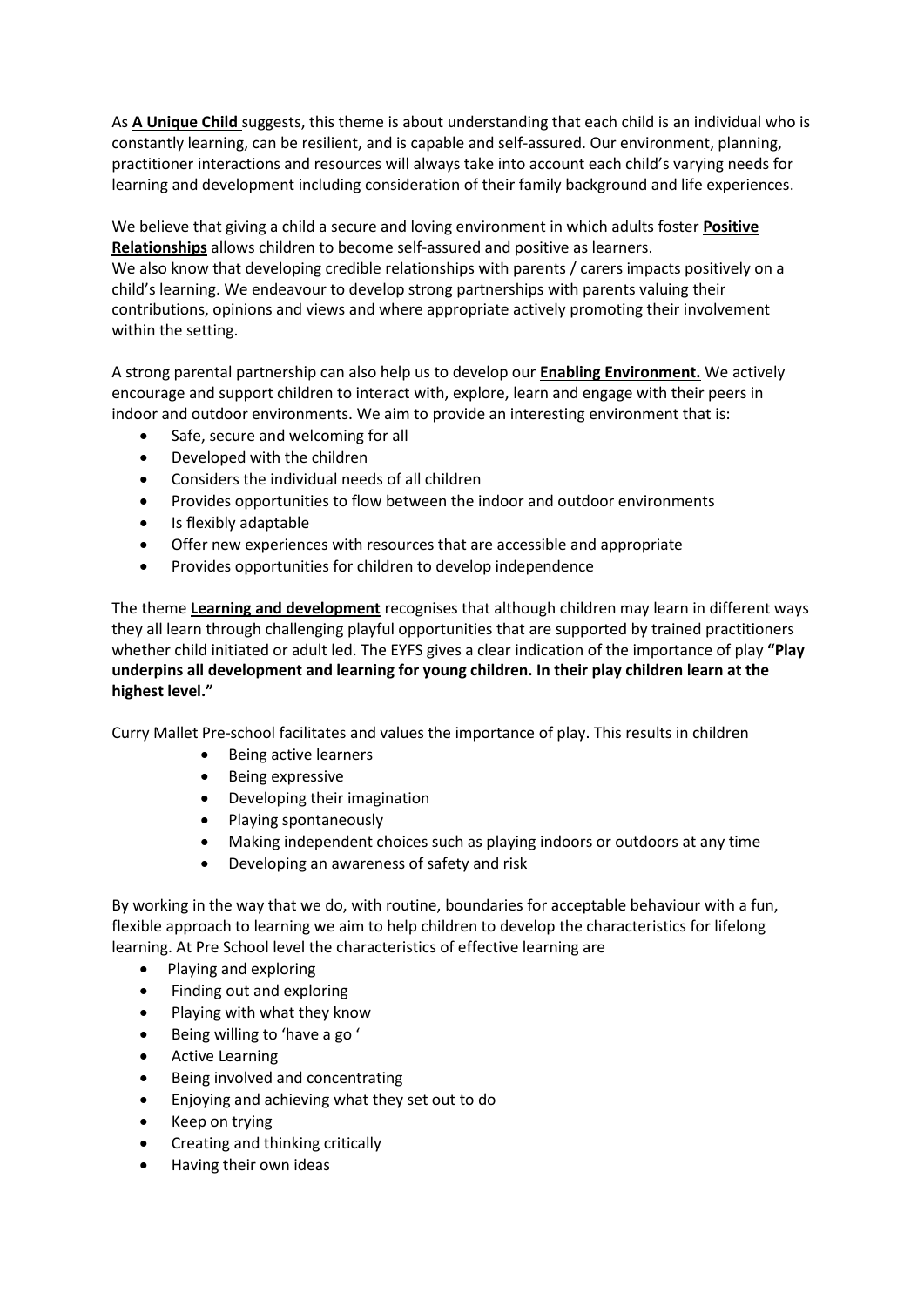- Making links
- Choosing ways to do things

Through written observations we record each child's development. This enables us to build a picture of their individual learning characteristics. We review our themes, plans and play experiences based on our observations of the children. This cyclic process results in us planning for extending the learning in all of the children.

#### **Forest School**

Forest School is interwoven into our provision and our Forest School planning links with our indoor planning. Forest School is all about learning through progressive challenges. Children learn what they can do within the natural spaces and how to do this safely, as a team, and with care for the environment. The longer the children access Forest School the greater the challenges become. Over time the children take on the responsibility of caring for the environment that they experience in all weathers and all seasons. When the whole group is ready for the next level of experience they may have the opportunity to use tools or cook on a fire. Safety is paramount and overtime children develop and use their own risk assessment skills under the guidance of a qualified and highly experienced Forest School Leader. The children develop confidence, self - esteem, independence skills and their levels of resilience within fun safe experiences.

#### **Keyworkers**

The development of relationships occurs from the very beginning of each child's experience with us. Each child has its own Key Person. The Key Person has special responsibilities for working with a number of children and their families this is to ensure consistency of care and attachments. The responsibility of the Key Person is -

• To build a relationship with the child to enable them to feel safe and secure in the Pre School environment.

• To know the interests and stage of development of their key children.

• To monitor development of the key children through observations and assessments. The outcomes are shared with the child and parents/ carers and are used to support individual planning for the child and 'next steps'.

• Observations that are recorded in each child's Personal Pathway include WOW moments (something that has happened for the first time), specific dialogue, the child's interests and anything that is significant to the child's learning and development.

• Curry Mallet Pre-school also provides a back-up Key Person for each child. Their role is to liaise and work in partnership with the parent / carers in the absence of the Key Person.

• To work closely in partnership with the parents / carers.

• To support the child and family with their transition from Curry Mallet Pre-school into reception class or their new school.

#### **Starting with us at Curry Mallet Pre-School**

Children can start with us when they turn two years old. The Pre-School Leader works closely with Mrs Leighton, the Reception class teacher, to ensure a consistent approach to care and learning. During both morning and afternoon sessions children have the opportunity to flow between the indoor and outdoor environment where a variety of activities will be set out for them. These include

- Construction on a large and small scale
- Role play

-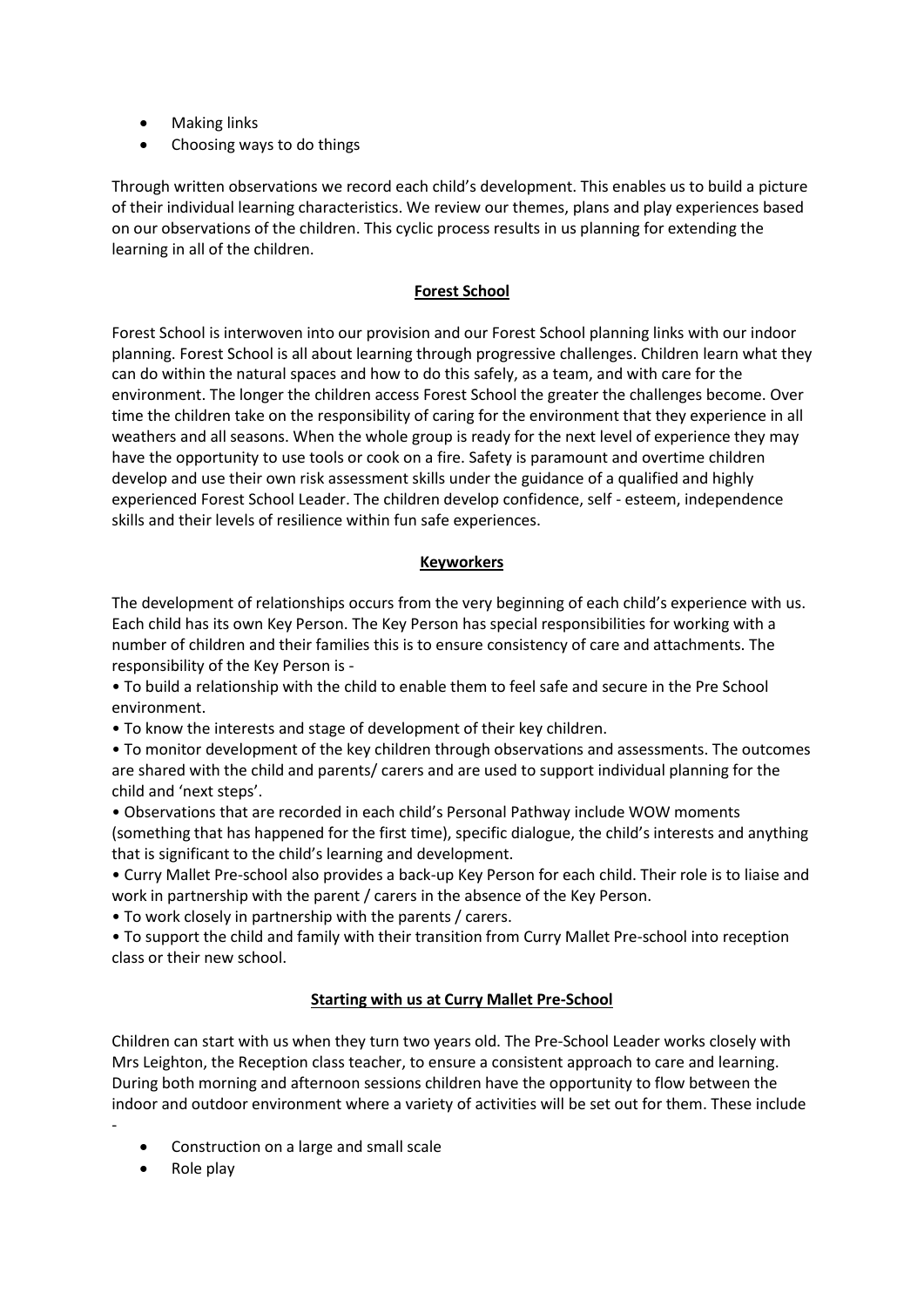- Mark making
- Exploring the natural world
- Free movement and music
- Sand and water play
- Creative play
- Sensory play
- Quiet, rest and book areas

We consider the outdoor environment fundamental in a child's learning and will access the outdoors continuously (the only exception will be extreme weather conditions).

# **Clothing**

Parents are required to provide their children with at least one set of labelled spare clothes, a labelled coat and wellington boots all year round. Throughout the summer children must bring a labelled sun hat as well as sun cream. We require parents to apply sun cream before the start of any session, staff will then re-apply cream as and when it is needed.

| To see full copies of our policies visit our<br>website |                                                                                                                                                                                                                                                                                                        |
|---------------------------------------------------------|--------------------------------------------------------------------------------------------------------------------------------------------------------------------------------------------------------------------------------------------------------------------------------------------------------|
| Name of policy                                          | <b>Quick overview</b>                                                                                                                                                                                                                                                                                  |
| <b>Safeguarding children</b>                            | Curry Mallet Pre-school will work closely with children, parents and<br>the community to ensure the rights and safety of all children. We<br>have a designated safeguarding lead who is Mandi Trout and<br>criminal bureau checks are completed on all staff and students.                             |
| <b>Special educational needs</b>                        | We provide an environment in which all children are supported to<br>reach their full potential. We have a designated special educational<br>needs coordinator (SENCO) Mrs Alison Tulloch.                                                                                                              |
| <b>Food and drink</b>                                   | Curry Mallet Pre-school regard snack and mealtimes as an<br>important part of our day. Eating represents a social time for<br>children and adults. Curry Mallet Pre-school promotes healthy<br>eating both during snack and lunch times and asks parents to<br>provide a balanced lunchbox.            |
| Confidentiality                                         | We respect the privacy of children and their parents and carers,<br>while ensuring that they access high quality early years care. We<br>aim to ensure that all parents and carers can share their information<br>in confidence that it will only be used to enhance the welfare of<br>their children. |
| <b>Sickness</b>                                         | If a child becomes unwell during a session a senior member of staff<br>will contact parents/carers to ask them to collect their child. For<br>children who suffer from sickness and diarrhoea we operate a strict<br>48 hour policy. Children should not attend Curry Mallet Pre-school                |